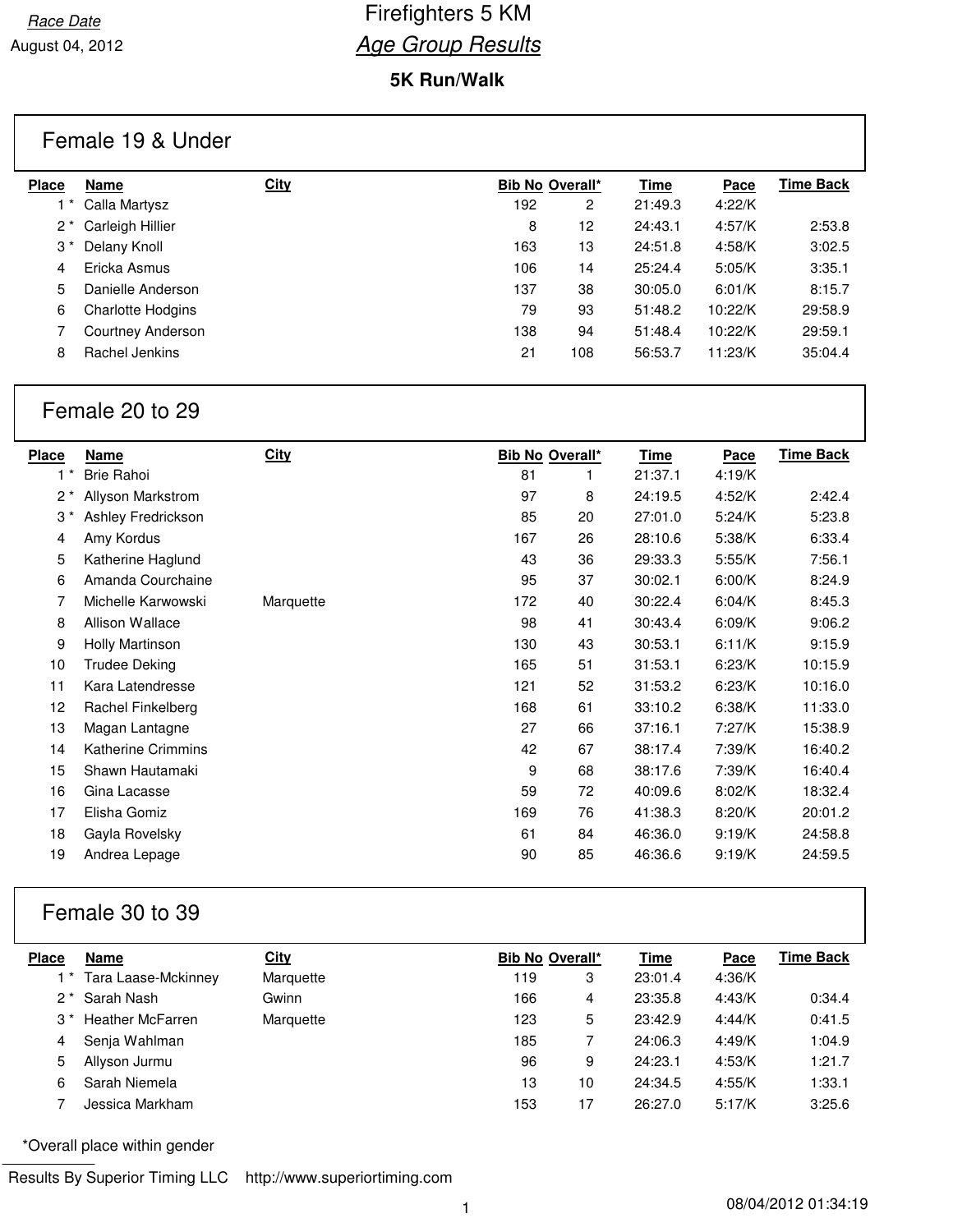August 04, 2012

## **5K Run/Walk**

## Female 30 to 39

| <b>Place</b> | <b>Name</b>          | <b>City</b> |     | <b>Bib No Overall*</b> | <b>Time</b> | Pace    | <b>Time Back</b> |
|--------------|----------------------|-------------|-----|------------------------|-------------|---------|------------------|
| 8            | Laura Hillaker       |             | 34  | 18                     | 26:39.4     | 5:20/K  | 3:38.0           |
| 9            | Debbie Wireman       |             | 67  | 19                     | 26:44.0     | 5:21/K  | 3:42.6           |
| 10           | Lisa Brogan          |             | 177 | 21                     | 27:12.1     | 5:26/K  | 4:10.7           |
| 11           | Jennifer Sevegney    |             | 141 | 25                     | 27:59.4     | 5:36/K  | 4:58.0           |
| 12           | Susan Martysz        |             | 191 | 28                     | 28:17.2     | 5:39/K  | 5:15.8           |
| 13           | Amy Jannausch        | Ishpeming   | 117 | 31                     | 28:50.8     | 5:46/K  | 5:49.4           |
| 14           | Anna Rink            |             | 193 | 34                     | 29:22.0     | 5:52/K  | 6:20.6           |
| 15           | Erin Ellison         |             | 144 | 45                     | 30:56.7     | 6:11/K  | 7:55.3           |
| 16           | Erin Bauman          | Negaunee    | 64  | 46                     | 31:12.1     | 6:14/K  | 8:10.7           |
| 17           | <b>Tiffany Mason</b> |             | 180 | 48                     | 31:28.5     | 6:18/K  | 8:27.1           |
| 18           | Jennifer Maki        |             | 162 | 53                     | 32:00.7     | 6:24/K  | 8:59.3           |
| 19           | Liz Mathie           |             | 184 | 55                     | 32:42.3     | 6:32/K  | 9:40.9           |
| 20           | Sarah Jackson        |             | 12  | 60                     | 33:08.1     | 6:38/K  | 10:06.7          |
| 21           | Kelly Comrie         |             | 152 | 62                     | 33:37.3     | 6:43/K  | 10:35.9          |
| 22           | Danica Schultz       |             | 71  | 63                     | 33:37.4     | 6:43/K  | 10:36.0          |
| 23           | Leigh Freberg        |             | 158 | 64                     | 34:04.5     | 6:49/K  | 11:03.1          |
| 24           | Kelly Jo Whitney     |             | 39  | 65                     | 35:16.5     | 7:03/K  | 12:15.1          |
| 25           | Jessie Helman        |             | 48  | 71                     | 40:09.4     | 8:02/K  | 17:08.0          |
| 26           | Jacqueline Love      |             | 55  | 74                     | 41:31.2     | 8:18/K  | 18:29.8          |
| 27           | Joanne Scott         |             | 145 | 75                     | 41:31.6     | 8:18/K  | 18:30.2          |
| 28           | Nikki Sheltrow       |             | 22  | 77                     | 43:01.0     | 8:36/K  | 19:59.6          |
| 29           | Jennifer Poutanen    |             | 49  | 78                     | 43:01.1     | 8:36/K  | 19:59.7          |
| 30           | Shannon Jackson      |             | 10  | 87                     | 48:06.5     | 9:37/K  | 25:05.1          |
| 31           | Shelby Hillier       |             | 100 | 88                     | 48:07.3     | 9:37/K  | 25:05.9          |
| 32           | Melissa Beals        |             | 24  | 104                    | 54:35.5     | 10:55/K | 31:34.1          |
| 33           | Holly Cima           |             | 57  | 106                    | 55:18.8     | 11:04/K | 32:17.4          |
| 34           | Amanda Blondeau      |             | 110 | 107                    | 55:24.3     | 11:05/K | 32:22.9          |
| 35           | <b>Stacie Stone</b>  |             | 150 | 110                    | 57:12.2     | 11:26/K | 34:10.8          |
|              |                      |             |     |                        |             |         |                  |

## Female 40 to 49

| <b>Place</b> | <b>Name</b>      | <b>City</b> |     | <b>Bib No Overall*</b> | <b>Time</b> | Pace   | <b>Time Back</b> |
|--------------|------------------|-------------|-----|------------------------|-------------|--------|------------------|
|              | Kara Guertin     |             | 45  | 11                     | 24:38.9     | 4:56/K |                  |
| 2 *          | Vicki Asmus      |             | 189 | 15                     | 25:28.1     | 5:06/K | 0:49.2           |
| 3 *          | Lisa Mills       |             | 30  | 16                     | 25:44.5     | 5:09/K | 1:05.5           |
| 4            | Kathy Harrington | Ishpeming   | 146 | 24                     | 27:30.1     | 5:30/K | 2:51.1           |
| 5            | Angie Davis      |             | 70  | 27                     | 28:15.8     | 5:39/K | 3:36.8           |
| 6            | Anita Henry      |             | 87  | 29                     | 28:46.3     | 5:45/K | 4:07.3           |
|              | Cheryl Oliver    | Skandia     | 78  | 30                     | 28:48.2     | 5:46/K | 4:09.2           |
| 8            | Shannon Clemo    |             | 126 | 33                     | 29:11.0     | 5:50/K | 4:32.0           |
| 9            | Stephanie Birch  |             | 115 | 35                     | 29:28.7     | 5:54/K | 4:49.7           |
| 10           | Sandra Kivela    |             | 186 | 42                     | 30:43.5     | 6:09/K | 6:04.6           |
| 11           | Karen Martinson  |             | 120 | 44                     | 30:53.5     | 6:11/K | 6:14.6           |

\*Overall place within gender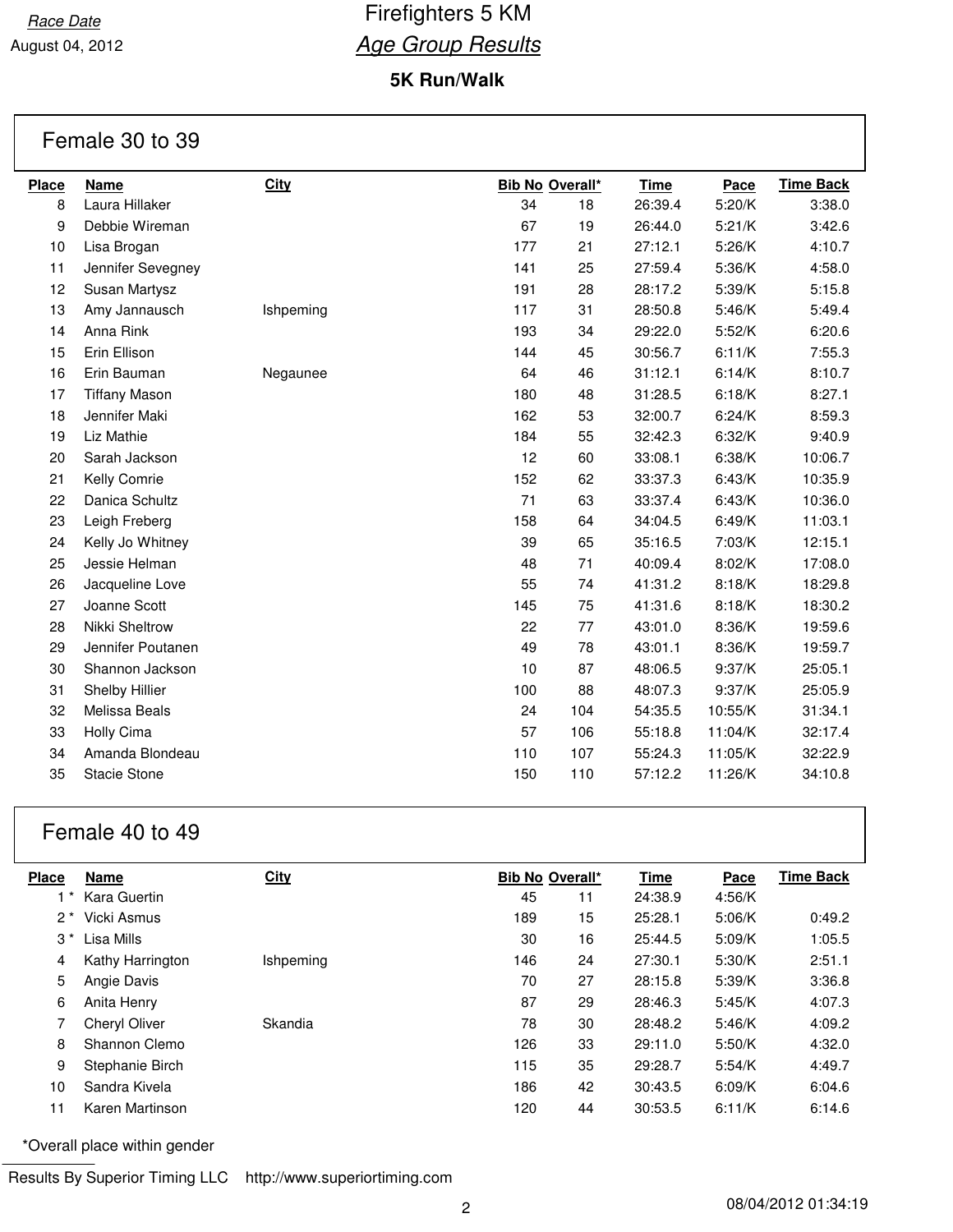### **5K Run/Walk**

#### Female 40 to 49

| Name                | <b>City</b> |     |     | <b>Time</b>     | Pace    | <b>Time Back</b> |
|---------------------|-------------|-----|-----|-----------------|---------|------------------|
| Debbie Sicotte      |             | 66  | 47  | 31:27.8         | 6:17/K  | 6:48.9           |
| Karen Thompson      |             | 114 | 49  | 31:33.2         | 6:19/K  | 6:54.2           |
| Amy Hostetler       |             | 92  | 50  | 31:52.6         | 6:22/K  | 7:13.7           |
| Lynne Thatcher      |             | 175 | 54  | 32:28.4         | 6:30/K  | 7:49.4           |
| Tammy Johnston      |             | 124 | 56  | 32:42.3         | 6:32/K  | 8:03.4           |
| Carol Hall          |             | 80  | 57  | 32:55.3         | 6:35/K  | 8:16.4           |
| Kristie Buruse      |             | 35  | 58  | 33:04.4         | 6:37/K  | 8:25.4           |
| Liisa Waara         |             | 32  | 59  | 33:08.0         | 6:38/K  | 8:29.0           |
| Kristie Johnson     |             | 36  | 73  | 40:40.8         | 8:08/K  | 16:01.9          |
| Lynn Barrette       |             | 28  | 79  | 43:20.7         | 8:40/K  | 18:41.8          |
| Mary Ellen Anderson |             | 25  | 81  | 46:21.8         | 9:16/K  | 21:42.9          |
| Stacy St.onge       |             | 102 | 89  | 48:07.8         | 9:37/K  | 23:28.9          |
| Deanne Sved         |             | 133 | 98  | 53:10.0         | 10:38/K | 28:31.1          |
| Kelly Aho           |             | 40  | 105 | 55:18.5         | 11:04/K | 30:39.6          |
| Linda Poole         |             | 147 | 109 | 57:11.8         | 11:26/K | 32:32.8          |
|                     |             |     |     | Bib No Overall* |         |                  |

## Female 50 to 59

| <b>Place</b> | Name                              | <b>City</b> |     | <b>Bib No Overall*</b> | <b>Time</b> | Pace    | <b>Time Back</b> |
|--------------|-----------------------------------|-------------|-----|------------------------|-------------|---------|------------------|
|              | 1 <sup>*</sup> Cindy Stark        |             | 76  | 22                     | 27:14.8     | 5:27/K  |                  |
|              | 2 <sup>*</sup> Sue Girard Jackson |             | 6   | 23                     | 27:17.4     | 5:27/K  | 0:02.6           |
|              | 3 <sup>*</sup> Caudill Christy    |             | 139 | 80                     | 45:51.9     | 9:10/K  | 18:37.0          |
| 4            | Tassi Hodgins                     |             | 3   | 95                     | 51:49.1     | 10:22/K | 24:34.2          |
| 5            | Susan Weston                      |             | 5   | 102                    | 54:27.3     | 10:53/K | 27:12.5          |
| 6            | Tina Baker                        |             | 142 | 103                    | 54:27.6     | 10:53/K | 27:12.7          |
|              |                                   |             |     |                        |             |         |                  |

### Female 60 and over

| Place     | <b>Name</b>          | <b>City</b> |     | <b>Bib No Overall*</b> | <b>Time</b> | Pace    | <b>Time Back</b> |
|-----------|----------------------|-------------|-----|------------------------|-------------|---------|------------------|
| 1 *       | Linda Borck          |             | 31  | 6                      | 23:52.1     | 4:46/K  |                  |
| $2^*$     | Audrey Johnson       |             | 143 | 32                     | 28:56.8     | 5:47/K  | 5:04.6           |
| $3^{\,*}$ | Lucille Contois      |             | 112 | 39                     | 30:11.2     | 6:02/K  | 6:19.0           |
| 4         | <b>Mary Stiles</b>   |             | 179 | 69                     | 38:32.1     | 7:42/K  | 14:40.0          |
| 5         | <b>Ruth Holthuis</b> |             | 132 | 70                     | 39:43.7     | 7:57/K  | 15:51.5          |
| 6         | Pam Carlson          |             | 157 | 82                     | 46:23.5     | 9:17/K  | 22:31.3          |
| 7         | Linda King           |             | 151 | 83                     | 46:25.5     | 9:17/K  | 22:33.3          |
| 8         | Ann Walls            |             | 148 | 86                     | 46:43.9     | 9:21/K  | 22:51.7          |
| 9         | Jean Gertz           |             | 52  | 90                     | 51:17.8     | 10:15/K | 27:25.6          |
| 10        | Gail Hebein          |             | 104 | 91                     | 51:18.1     | 10:16/K | 27:26.0          |
| 11        | Jane Gertz           |             | 54  | 92                     | 51:18.2     | 10:16/K | 27:26.0          |
| 12        | Judy Pruner          |             | 103 | 96                     | 53:09.3     | 10:38/K | 29:17.1          |
| 13        | Gert Van Abel        |             | 134 | 97                     | 53:09.4     | 10:38/K | 29:17.3          |

\*Overall place within gender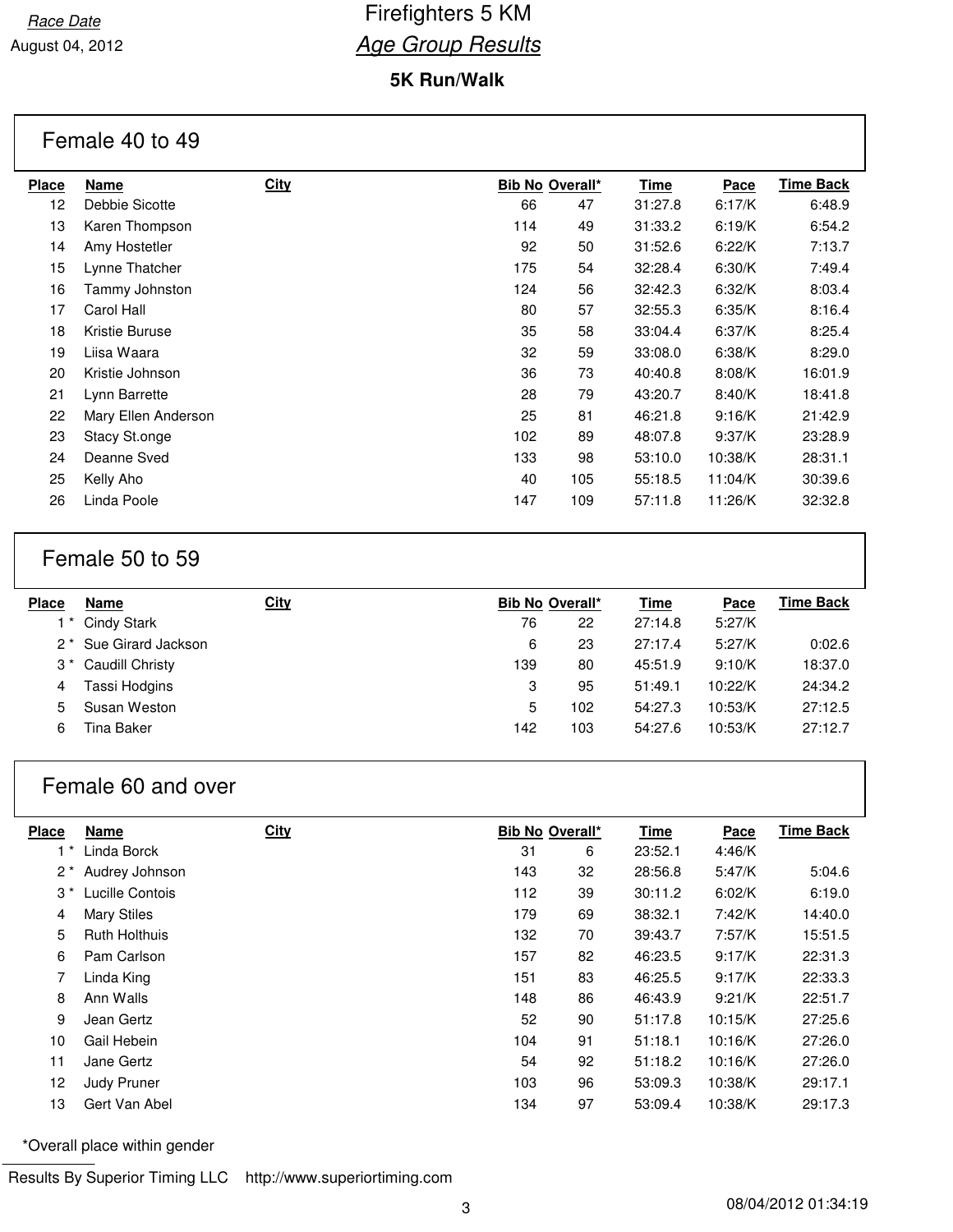August 04, 2012

# Race Date **Firefighters 5 KM Age Group Results**

## **5K Run/Walk**

# Female 60 and over

| <b>Place</b> | Name         | <b>City</b> |     | <b>Bib No Overall*</b> | <b>Time</b> | Pace    | <b>Time Back</b> |
|--------------|--------------|-------------|-----|------------------------|-------------|---------|------------------|
| 14           | Joan Hillier |             | 46  | 99                     | 53:30.4     | 10:42/K | 29:38.3          |
| 15           | Betty Adler  |             | 111 | $100 -$                | 53:40.5     | 10:44/K | 29:48.3          |
| 16           | Mary Beals   |             | 26  | 101                    | 54:06.2     | 10:49/K | 30:14.1          |

\*Overall place within gender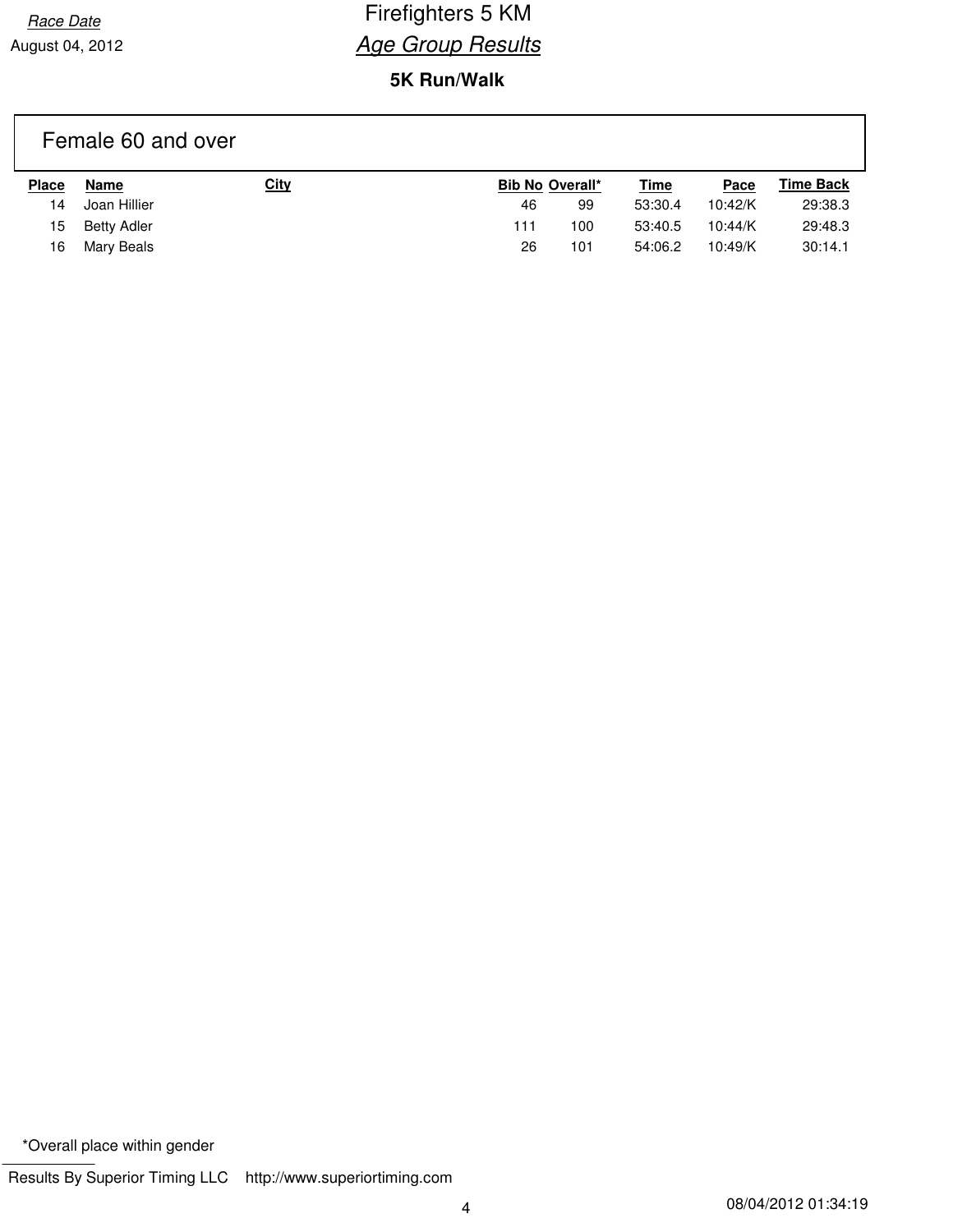### **5K Run/Walk**

### 19 & Under

| <b>Place</b> | Name                    | <b>City</b> |     | <b>Bib No Overall*</b> | <b>Time</b> | Pace    | Time Back |
|--------------|-------------------------|-------------|-----|------------------------|-------------|---------|-----------|
|              | Andrew Stenberg         |             | 173 | 2                      | 16:21.4     | 3:16/K  |           |
| $2^*$        | Joey Uren               |             | 159 | 5                      | 20:04.5     | 4:01/K  | 3:43.0    |
|              | 3 <sup>*</sup> Sam Dean |             | 15  | 6                      | 20:11.8     | 4:02/K  | 3:50.3    |
| 4            | Leighton Locke          |             | 101 | 17                     | 24:43.5     | 4:57/K  | 8:22.0    |
| 5            | Cade Knoll              |             | 164 | 21                     | 26:08.8     | 5:14/K  | 9:47.3    |
| 6            | Collin Fluery           |             | 181 | 28                     | 27:13.6     | 5:27/K  | 10:52.1   |
|              | Aaron Henion            |             | 116 | 32                     | 28:03.6     | 5:37/K  | 11:42.2   |
| 8            | Daren Hillier           |             | 88  | 49                     | 52:23.4     | 10:29/K | 36:01.9   |

## Male 20 to 29

| <b>Place</b> | Name                    | <b>City</b> |     | <b>Bib No Overall*</b> | <b>Time</b> | Pace   | <b>Time Back</b> |
|--------------|-------------------------|-------------|-----|------------------------|-------------|--------|------------------|
|              | <b>Chris Bowler</b>     | Marquette   | 155 |                        | 16:13.0     | 3:15/K |                  |
| $2^*$        | Ben Hugus               | Marquette   | 154 | 3                      | 16:45.4     | 3:21/K | 0:32.4           |
| $3*$         | Erik Soderman           | Marquette   | 156 | 4                      | 17:49.6     | 3:34/K | 1:36.6           |
| 4            | <b>Billy Littlejohn</b> |             | 84  | 8                      | 20:37.0     | 4:07/K | 4:24.0           |
| 5            | Anthony Perucco         |             | 86  | 10                     | 21:33.0     | 4:19/K | 5:20.0           |
| 6            | Andy Lancour            |             | 89  | 14                     | 24:24.2     | 4:53/K | 8:11.2           |
|              | Stephen Jessup          |             | 160 | 15                     | 24:28.0     | 4:54/K | 8:15.0           |
| 8            | Patrick Althouse        |             | 161 | 16                     | 24:30.9     | 4:54/K | 8:17.9           |
| 9            | Jim Bourgeois           |             | 47  | 26                     | 27:00.4     | 5:24/K | 10:47.4          |
| 10           | <b>Billy Anderson</b>   |             | 129 | 38                     | 31:28.8     | 6:18/K | 15:15.8          |

## Male 30 to 39

| <b>Place</b> | <b>Name</b>         | <b>City</b> |     | <b>Bib No Overall*</b> | <b>Time</b> | Pace    | <b>Time Back</b> |
|--------------|---------------------|-------------|-----|------------------------|-------------|---------|------------------|
|              | Lee Gould           |             | 33  |                        | 20:30.3     | 4:06/K  |                  |
| $2^{\star}$  | Greg Bauman         | Negaunee    | 58  | 12                     | 23:14.6     | 4:39/K  | 2:44.3           |
| $3^{\star}$  | <b>Allan Mathie</b> |             | 99  | 18                     | 24:51.6     | 4:58/K  | 4:21.3           |
| 4            | Kevin Blanck        |             | 128 | 19                     | 25:33.2     | 5:07/K  | 5:02.9           |
| 5            | <b>Tom Collins</b>  | L'Anse      | 176 | 23                     | 26:17.1     | 5:15/K  | 5:46.8           |
| 6            | Matt Gomez          |             | 170 | 27                     | 27:08.8     | 5:26/K  | 6:38.4           |
|              | Jon Wheeler         |             | 122 | 29                     | 27:16.8     | 5:27/K  | 6:46.5           |
| 8            | Brian N             |             | 135 | 31                     | 28:00.3     | 5:36/K  | 7:30.0           |
| 9            | Cory Burnette       |             | 127 | 35                     | 29:32.9     | 5:54/K  | 9:02.6           |
| 10           | Chris Jackson       |             | 77  | 45                     | 47:05.3     | 9:25/K  | 26:35.0          |
| 11           | Daniel Blondeau     |             | 109 | 50                     | 55:23.7     | 11:05/K | 34:53.4          |

\*Overall place within gender